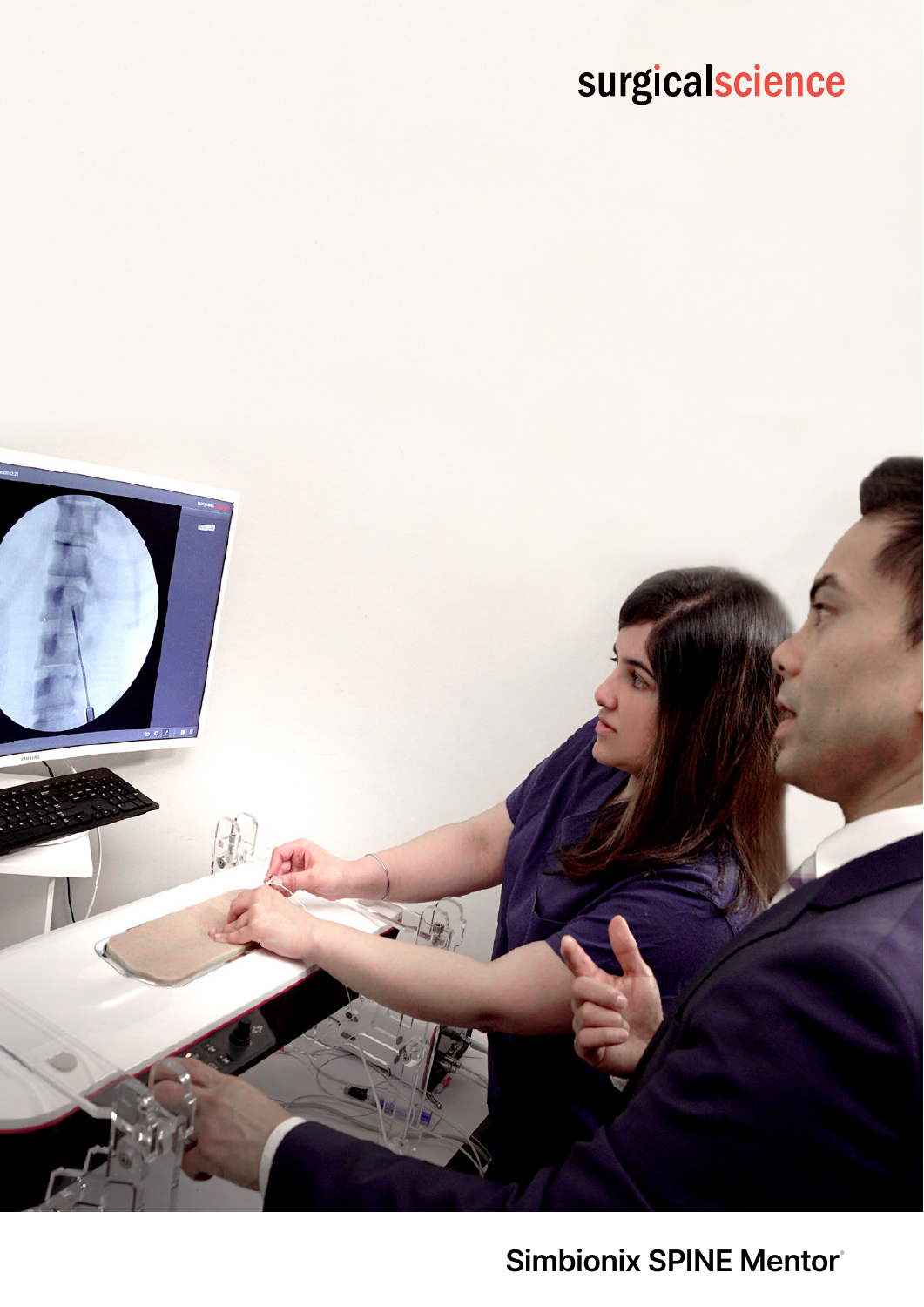

### SPINE Mentor Simulator

Minimally invasive spine surgery training has never been so realistic as with the Simbionix SPINE Mentor simulator. Industry learners, as well as those in medical education institutions, feel the lifelike anatomy as they see the details of the procedures depicted on screen.

Repetition in a safe environment helps build skills and confidence.

### Safe Imaging Training

Real-time flouroscopic image and C-arm control panel in a radiation-free environment.

#### Realistic Tactile

True-to-life synthetic soft tissues, loss of resistance technique and dynamic haptics.

#### Educational Orientation

Promoting self-learning with dynamic instructions, didactic tools and guidance, and meaningful performance metrics.

### Two available patient positions:



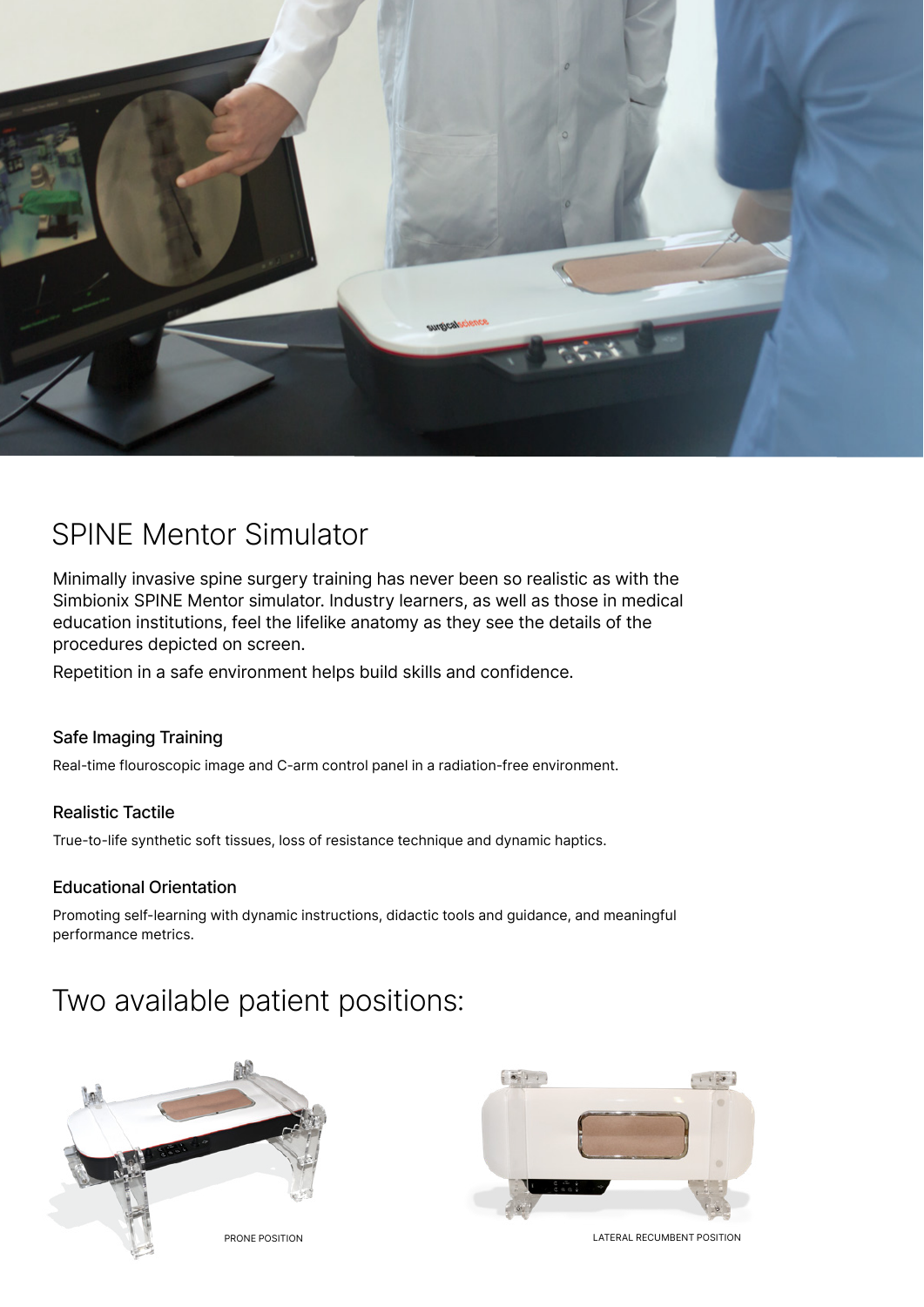The Simbionix SPINE Mentor provides surgical practice in realistic, radiation free environment.

### Library of Modules

#### Spinal Cord Stimulation (SCS)

- **Practice the implementation of up to 4 electrodes in the epidural space**
- 4 cases with different anatomical variations
- **-** Loss of resistance technique and dynamic force feedback



#### Lumbar Puncture

- Practice safe insertion of a spine needle to the Subarachnoid space
- Position the patient in a Lateral Recumbent Position
- Accurate tracking on needle stylet for periodical checks for CSF flow